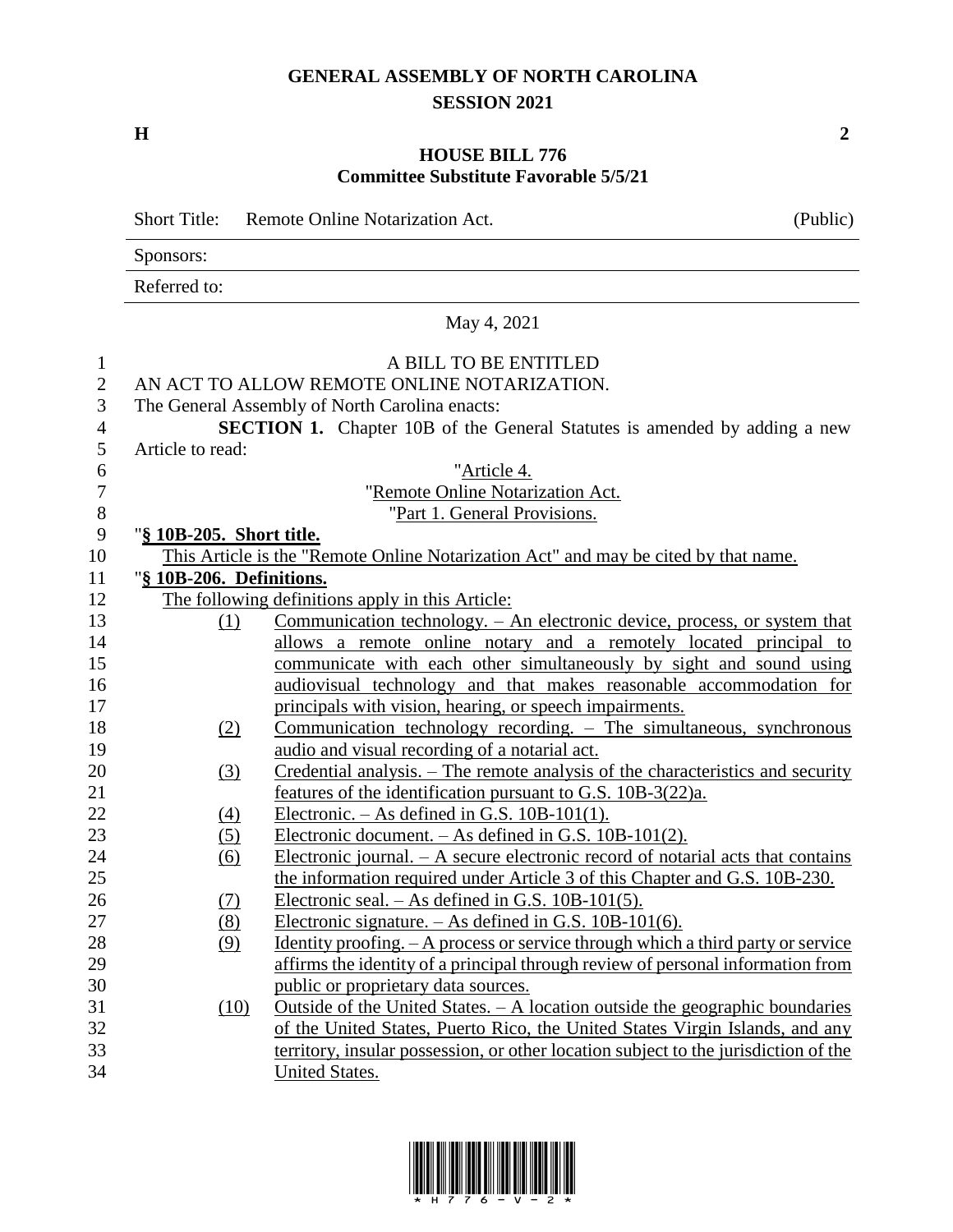|                               | <b>Session 2021</b><br><b>General Assembly Of North Carolina</b>                                                           |
|-------------------------------|----------------------------------------------------------------------------------------------------------------------------|
| (11)                          | Personal appearance. – The use of communication technology by a remotely                                                   |
|                               | located principal to appear before a remote online notary where the remote                                                 |
|                               | online notary is located in the State of North Carolina.                                                                   |
| (12)                          | Remote online notarial certificate. – The portion of a notarized electronic                                                |
|                               | document that is completed by the remote online notary and contains all of the                                             |
|                               | following:                                                                                                                 |
|                               | The remote online notary's electronic signature and the remote online<br>$\underline{a}$ .                                 |
|                               | notary's electronic seal.                                                                                                  |
|                               | The facts attested to by the remote online notary in a particular<br><u>b.</u>                                             |
|                               | notarization.                                                                                                              |
|                               | that<br>a remotely located principal made<br>statement<br>the                                                              |
|                               | $\underline{c}$ .<br>acknowledgment, oath or affirmation, or verification or proof.                                        |
|                               | A statement that the notarization is a remote online notarization                                                          |
|                               | <u>d.</u><br>performed using communication technology by a remote online                                                   |
|                               |                                                                                                                            |
|                               | notary.                                                                                                                    |
| (13)                          | Remote online notarization or remote online notarial act. $-$ A notarial act                                               |
|                               | performed by means of communication technology.                                                                            |
| (14)                          | Remote online notary public or remote online notary. $- A$ notary public who                                               |
|                               | is registered with the Secretary to perform remote online notarizations.                                                   |
| (15)                          | Remote presentation. – Transmission to the remote online notary through                                                    |
|                               | communication technology of an image of a government-issued identification                                                 |
|                               | credential that is of sufficient quality to enable the remote online notary to                                             |
|                               | perform credential analysis and subsequently identify the principal seeking<br>the remote online notary public's services. |
| (16)                          | <u>Remotely located principal. – A principal who is not in the physical presence</u>                                       |
|                               | of the remote online notary.                                                                                               |
| "§ 10B-207. Scope of Article. |                                                                                                                            |
|                               | Articles 1 and 2 of this Chapter apply to all acts authorized under this Article unless the                                |
|                               | provisions of Article 1 or Article 2 of this Chapter directly conflict with the provisions of this                         |
|                               | Article, in which case provisions of this Article shall control.                                                           |
|                               | "§ 10B-208. Reserved for future codification purposes.                                                                     |
|                               | "§ 10B-209. Reserved for future codification purposes.                                                                     |
|                               | "Part 2. Registration.                                                                                                     |
| "§ 10B-210. Qualifications.   |                                                                                                                            |
|                               | A person qualified for a remote online notary registration shall meet all of the qualifications                            |
|                               | of Part 2 of Article 2 of this Chapter.                                                                                    |
|                               | "§ 10B-211. Reserved for future codification purposes.                                                                     |
|                               | "§ 10B-212. Reserved for future codification purposes.                                                                     |
|                               | "§ 10B-213. Reserved for future codification purposes.                                                                     |
|                               | "§ 10B-214. Reserved for future codification purposes.                                                                     |
|                               | "§ 10B-215. Reserved for future codification purposes.                                                                     |
|                               | "§ 10B-216. Reserved for future codification purposes.                                                                     |
|                               | "§ 10B-217. Reserved for future codification purposes.                                                                     |
|                               | "§ 10B-218. Reserved for future codification purposes.                                                                     |
|                               | "§ 10B-219. Reserved for future codification purposes.                                                                     |
|                               | "Part 3. Remote Online Notarial Acts; Powers; Limitations.                                                                 |
|                               | "§ 10B-220. Types of remote online notarial acts.                                                                          |
| (a)                           | The following types of notarial acts may be performed by means of communication                                            |
| technology:                   |                                                                                                                            |
| <u>(1)</u>                    | Acknowledgments.                                                                                                           |
| (2)                           | Jurats.                                                                                                                    |
|                               |                                                                                                                            |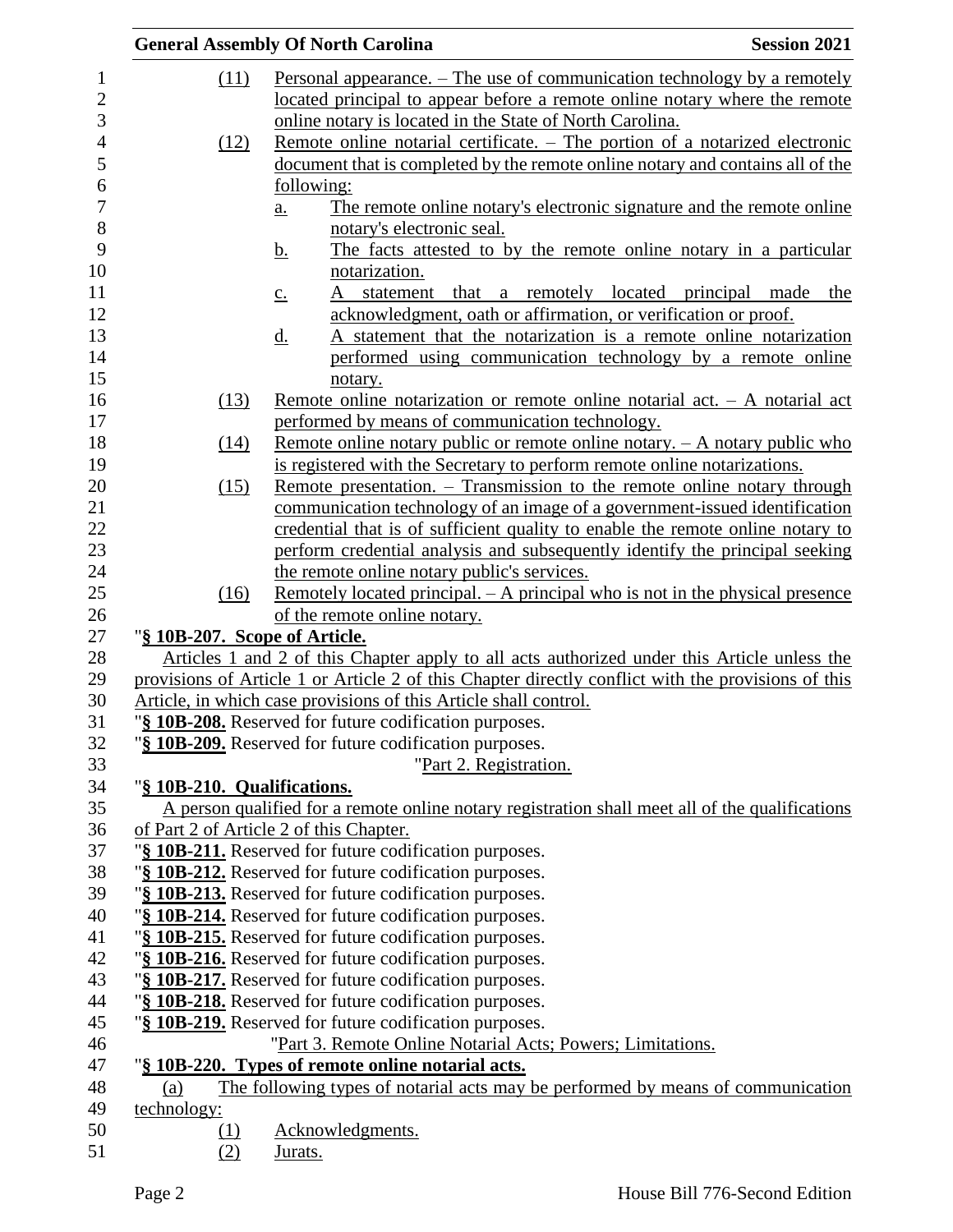|                  |                       |                   | <b>General Assembly Of North Carolina</b>                                                               | <b>Session 2021</b> |
|------------------|-----------------------|-------------------|---------------------------------------------------------------------------------------------------------|---------------------|
| $\mathbf{1}$     |                       | (3)               | Verifications or proofs.                                                                                |                     |
| $\mathbf{2}$     |                       | (4)               | Oaths or affirmations.                                                                                  |                     |
| 3                | (b)                   |                   | A remote online notary may perform any of the notarial acts listed in subsection (a)                    |                     |
| $\overline{4}$   |                       |                   | of this section with respect to tangible records and electronic documents.                              |                     |
| 5                | (c)                   |                   | Upon registration with the Secretary under this Article, a remote online notary may                     |                     |
| 6                |                       |                   | perform any of the notarial acts listed in subsection (a) of this section as an electronic notarization |                     |
| $\boldsymbol{7}$ |                       |                   | under Article 2 of this Chapter.                                                                        |                     |
| $8\,$            |                       |                   | "§ 10B-221. Prohibitions.                                                                               |                     |
| $\mathbf{9}$     |                       |                   | A remote online notary shall not perform a remote online notarial act if any of the following           |                     |
| 10               | <u>apply:</u>         |                   |                                                                                                         |                     |
| 11               |                       | (1)               | The principal is not personally known to the remote online notary or identified                         |                     |
| 12               |                       |                   | by satisfactory evidence. A remote online notary who does not have personal                             |                     |
| 13               |                       |                   | knowledge of a principal shall require satisfactory evidence of the principal's                         |                     |
| 14               |                       |                   | identity.                                                                                               |                     |
| 15               |                       | (2)               | Any reason set forth in G.S. 10B-20.                                                                    |                     |
| 16               |                       | (3)               | Any reason set forth in G.S. 10B-224(b).                                                                |                     |
| 17               |                       |                   | "§ 10B-222. Use of communication technology.                                                            |                     |
| 18               | (a)                   |                   | The communication technology used by a remote online notary to perform notarial                         |                     |
| 19               |                       |                   | acts for remotely located principals shall, making reasonable accommodations for principals with        |                     |
| 20               |                       |                   | vision, hearing, or speech impairments, comply with all of the following requirements:                  |                     |
| 21               |                       | (1)               | Host the meeting between the remote online notary and the remotely located                              |                     |
| 22               |                       |                   | principal in real time.                                                                                 |                     |
| 23               |                       | (2)               | Allow direct interaction between the principal seeking the remote online                                |                     |
| 24               |                       |                   | notary's services and the remote online notary so that each can communicate                             |                     |
| 25               |                       |                   | simultaneously by sight and sound through an electronic device, process, or                             |                     |
| 26               |                       |                   | system.                                                                                                 |                     |
| 27               |                       | (3)               | Include audio with sound clear enough that each participant in the remote                               |                     |
| 28               |                       |                   | online notarial act can hear and understand all other participants.                                     |                     |
| 29               |                       | $\underline{(4)}$ | Have sufficient quality to allow a clear and unobstructed visual observation                            |                     |
| 30               |                       |                   | of the face of each participant and any identification provided by the principal                        |                     |
| 31               |                       |                   | for a sufficient time to allow the remote online notary to determine if it is                           |                     |
| 32               |                       |                   | satisfactory evidence. The remote online notary shall determine if the time is                          |                     |
| 33               |                       |                   | sufficient.                                                                                             |                     |
| 34               |                       | (5)               | Not include prerecorded video or audio or both.                                                         |                     |
| 35               |                       | (6)               | Be capable of recording by the communication technology's recording and                                 |                     |
| 36               |                       |                   | storage services.                                                                                       |                     |
| 37               | (b)                   |                   | The remote online notary shall take reasonable steps to provide that the                                |                     |
| 38               |                       |                   | communication technology used in a remote online notarization is secure from unauthorized               |                     |
| 39               |                       |                   | interception. A notary may select one or more tamper-evident technologies to perform notarial           |                     |
| 40               |                       |                   | acts with respect to electronic documents or to perform remote online notarizations. In addition        |                     |
| 41               |                       |                   | to any requirements of this Article or established by the Secretary, the communication technology       |                     |
| 42               |                       |                   | shall provide automated backup of the communication technology recording.                               |                     |
| 43               | (c)                   |                   | No person may require a remote online notary to perform any remote online notarial                      |                     |
| 44               |                       |                   | act using a communication technology the remote online notary has not selected.                         |                     |
| 45               |                       |                   | "§ 10B-223. Authority to perform remote online notarial acts.                                           |                     |
| 46               | (a)                   |                   | A remote online notary may perform a remote online notarial act authorized under                        |                     |
| 47               |                       |                   | this Article only while the remote online notary is physically located in this State. A remote          |                     |
| 48<br>49         |                       |                   | online notary physically located in this State may perform a remote online notarial act using           |                     |
|                  |                       |                   | communication technology for a remotely located principal who is physically located in any of           |                     |
| 50               | the following places: |                   |                                                                                                         |                     |
| 51               |                       | (1)               | In this State.                                                                                          |                     |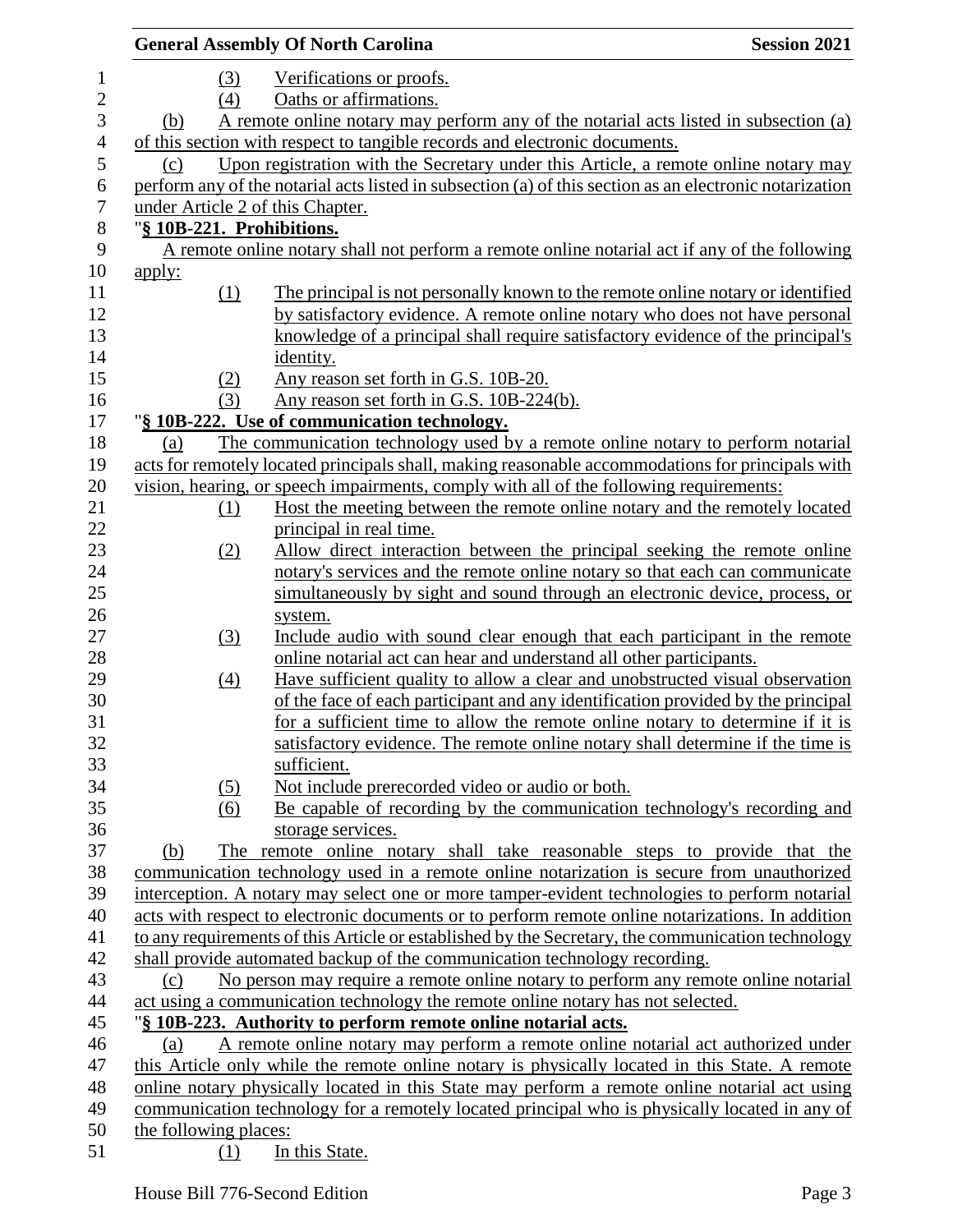|                      |                  | <b>General Assembly Of North Carolina</b>                                                             | <b>Session 2021</b> |
|----------------------|------------------|-------------------------------------------------------------------------------------------------------|---------------------|
| (2)                  |                  | Outside of this State but within the United States.                                                   |                     |
| (3)                  |                  | Outside of the United States, if both of the following apply:                                         |                     |
|                      |                  | The remote online notary has no actual knowledge of the remote online<br>$\underline{a}$ .            |                     |
|                      |                  | notarial act being prohibited in the jurisdiction in which the remotely                               |                     |
|                      |                  | located principal is physically located.                                                              |                     |
|                      |                  | The remotely located principal placing an electronic signature on the<br><u>b.</u>                    |                     |
|                      |                  | electronic document confirms to the remote online notary that the                                     |                     |
|                      |                  | requested remote online notarial act and the electronic document are                                  |                     |
|                      |                  | one or more of the following:                                                                         |                     |
|                      |                  | <u>Part of or pertaining to a matter that is to be filed with or is</u><br><u>1.</u>                  |                     |
|                      |                  | currently before a court, governmental entity, or other entity in<br>the United States.               |                     |
|                      |                  | Related to real property located in North Carolina.                                                   |                     |
|                      |                  | $\frac{2}{3}$<br>Related to property, other than real property, located in the                        |                     |
|                      |                  | United States.                                                                                        |                     |
|                      |                  | Related to a transaction connected to the United States that<br><u>4.</u>                             |                     |
|                      |                  | does not involve the transfer of real property.                                                       |                     |
|                      |                  | <u>5.</u><br>Related to a property right, title, or interest granted by an entity                     |                     |
|                      |                  | of the United States government or a court in the United States.                                      |                     |
| (b)                  |                  | A remote online notarization performed by a remote online notary of this State                        |                     |
|                      |                  | according to this Chapter shall be governed by the laws of this State.                                |                     |
|                      |                  | "§ 10B-224. Requirements and procedures for remote online notarial acts.                              |                     |
| (a)                  |                  | All of the following shall occur prior to the performance of a remote online notarial                 |                     |
| act:                 |                  |                                                                                                       |                     |
|                      | (1)              | The remote online notary shall inform the participants that North Carolina law                        |                     |
|                      |                  | requires that a communication technology recording be made of the remote                              |                     |
|                      |                  | online notarization.                                                                                  |                     |
|                      | (2)              | The remote online notary shall require the principal to demonstrate, to the                           |                     |
|                      |                  | satisfaction of the remote online notary, that the principal is not under duress                      |                     |
|                      |                  | and is not otherwise being coerced to complete the transaction.                                       |                     |
|                      | (3)              | The remote online notary shall verify the identity of the principal as provided                       |                     |
|                      |                  | in G.S. 10B-225.                                                                                      |                     |
|                      | (4)              | The principal shall verbally state what documents are being signed for the                            |                     |
|                      |                  | notarial record or the general nature of the transaction.                                             |                     |
| (b)                  |                  | In addition to the prohibitions contained in G.S. 10B-221, a remote online notary shall               |                     |
|                      |                  | refuse to perform a remote online notarial act if any of the following apply:                         |                     |
|                      | (1)              | The remote online notary has reasonable grounds to believe the principal is                           |                     |
|                      |                  | acting under duress or is being coerced into completing the transaction.                              |                     |
|                      | (2)              | The remote online notary becomes aware that the communication technology                              |                     |
|                      |                  | is not secure.                                                                                        |                     |
|                      | $\left(3\right)$ | The electronic signature of the principal cannot be attached to the electronic                        |                     |
|                      |                  | document for signature.                                                                               |                     |
|                      | $\left(4\right)$ | The remote online notary's electronic notarial certificate and seal cannot be                         |                     |
|                      |                  | attached to the electronic document using an electronic technology that                               |                     |
|                      |                  | renders any subsequent change or modification to the document evident.                                |                     |
| (c)                  |                  | If the notarial act is an oath or affirmation, the remote online notary shall administer              |                     |
|                      |                  | the oath or affirmation to the remotely located principal using communication technology.             |                     |
| (d)                  |                  | Any failure of the remote online notary to comply with the requirements of the remote                 |                     |
|                      |                  | online notarization does not invalidate the notarial act or the electronic record that was notarized, |                     |
|                      |                  | but it does not prevent an aggrieved person from seeking to invalidate the record on other            |                     |
| substantive grounds. |                  |                                                                                                       |                     |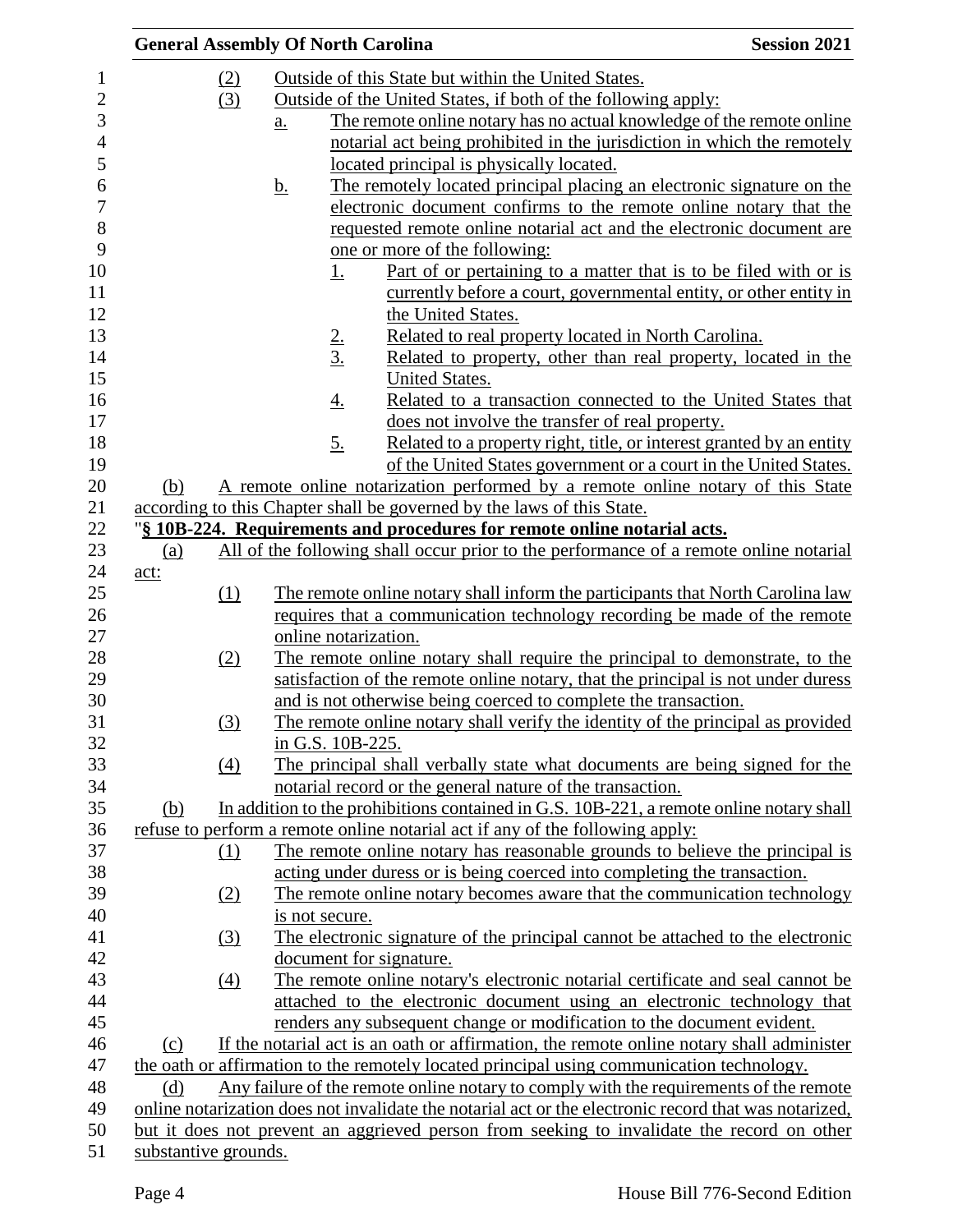|              |                  | <b>General Assembly Of North Carolina</b>                                                                                                                                                            | <b>Session 2021</b> |
|--------------|------------------|------------------------------------------------------------------------------------------------------------------------------------------------------------------------------------------------------|---------------------|
| (e)          |                  | As a public official, a remote online notary shall maintain the confidentiality of a                                                                                                                 |                     |
|              |                  | principal's documents at all times.                                                                                                                                                                  |                     |
|              |                  | "§ 10B-225. Verification of identity; identity proofing; credential analysis.                                                                                                                        |                     |
| (a)          |                  | The remote online notary shall verify the principal's identity using one of the                                                                                                                      |                     |
| following:   |                  |                                                                                                                                                                                                      |                     |
|              | (1)              | The remote online notary's personal knowledge of the person creating the                                                                                                                             |                     |
|              |                  | electronic signature. A remote online notary may rely on the communication                                                                                                                           |                     |
|              |                  | technology to verify the principal's identity unless the remote online notary,                                                                                                                       |                     |
|              |                  | in the remote online notary's sole discretion, requires satisfactory evidence.                                                                                                                       |                     |
|              | (2)              | By a verification or oath or affirmation of a credible witness personally                                                                                                                            |                     |
|              |                  | appearing before the remote online notary and known to the notary or whom                                                                                                                            |                     |
|              |                  | the officer can identify on the basis of a passport, drivers license, or                                                                                                                             |                     |
|              |                  | government-issued nondriver identification card, which is current, before                                                                                                                            |                     |
|              |                  | performance of the notarial act.                                                                                                                                                                     |                     |
|              | (3)              | Satisfactory evidence as provided in subsection (b) of this section.                                                                                                                                 |                     |
| (b)          |                  | Satisfactory evidence may be established using either of the methods in subdivisions                                                                                                                 |                     |
|              |                  | $(1)$ and $(2)$ of this subsection.                                                                                                                                                                  |                     |
|              | (1)              | Examination of the following which may be remotely presented as further                                                                                                                              |                     |
|              |                  | described in this Article:                                                                                                                                                                           |                     |
|              |                  | Either of the following that contains the signature or a photograph of<br>$\underline{a}$ .<br>the principal and is satisfactory to the notary:                                                      |                     |
|              |                  | A current passport, drivers license, or government-issued<br><u>1.</u>                                                                                                                               |                     |
|              |                  | nondriver identification card.                                                                                                                                                                       |                     |
|              |                  | Another current form of government identification issued to a<br>$2_{\cdot}$                                                                                                                         |                     |
|              |                  | principal.                                                                                                                                                                                           |                     |
|              |                  | <u>b.</u><br>By a verification on oath or affirmation of a credible witness                                                                                                                          |                     |
|              |                  | personally appearing before the officer and known to the notary or                                                                                                                                   |                     |
|              |                  | whom the officer can identify on the basis of a current passport, drivers                                                                                                                            |                     |
|              |                  | license, or government-issued nondriver identification card.                                                                                                                                         |                     |
|              | (2)              | Two forms of multifactor authentication, identity proofing and credential                                                                                                                            |                     |
|              |                  | analysis, approved by the Secretary.                                                                                                                                                                 |                     |
| (c)          |                  | Notwithstanding subsection (b) of this section, a remote online notary may require                                                                                                                   |                     |
|              |                  | the principal to provide additional information or identification credentials necessary to assure                                                                                                    |                     |
|              |                  | the remote online notary of the identity of the principal.                                                                                                                                           |                     |
|              |                  | "§ 10B-226. Notarial components of electronic document.                                                                                                                                              |                     |
|              |                  | In performing a remote online notarial act utilizing communication technology under this                                                                                                             |                     |
|              |                  | Article, all of the following components shall be attached to, or logically associated with, the                                                                                                     |                     |
|              |                  | electronic document by the remote online notary, all of which shall be immediately perceptible<br>and reproducible in the electronic record to which the remote online notary's electronic signature |                     |
| is attached: |                  |                                                                                                                                                                                                      |                     |
|              | (1)              | The notary's name, state, and county of commissioning exactly as stated on                                                                                                                           |                     |
|              |                  | the commission issued by the Secretary.                                                                                                                                                              |                     |
|              | (2)              | The words "Remote Online Notary Public Utilizing Communication                                                                                                                                       |                     |
|              |                  | Technology."                                                                                                                                                                                         |                     |
|              | (3)              | The words "State of North Carolina."                                                                                                                                                                 |                     |
|              | $\left(4\right)$ | The expiration date of the commission.                                                                                                                                                               |                     |
|              | (5)              | The notary's electronic signature.                                                                                                                                                                   |                     |
|              | (6)              | The completed wording of one of the following notarial certificates:                                                                                                                                 |                     |
|              |                  | Acknowledgment.<br><u>a.</u>                                                                                                                                                                         |                     |
|              |                  | Jurat.<br><u>b.</u>                                                                                                                                                                                  |                     |
|              |                  | Verification or proof.<br>$\underline{c}$ .                                                                                                                                                          |                     |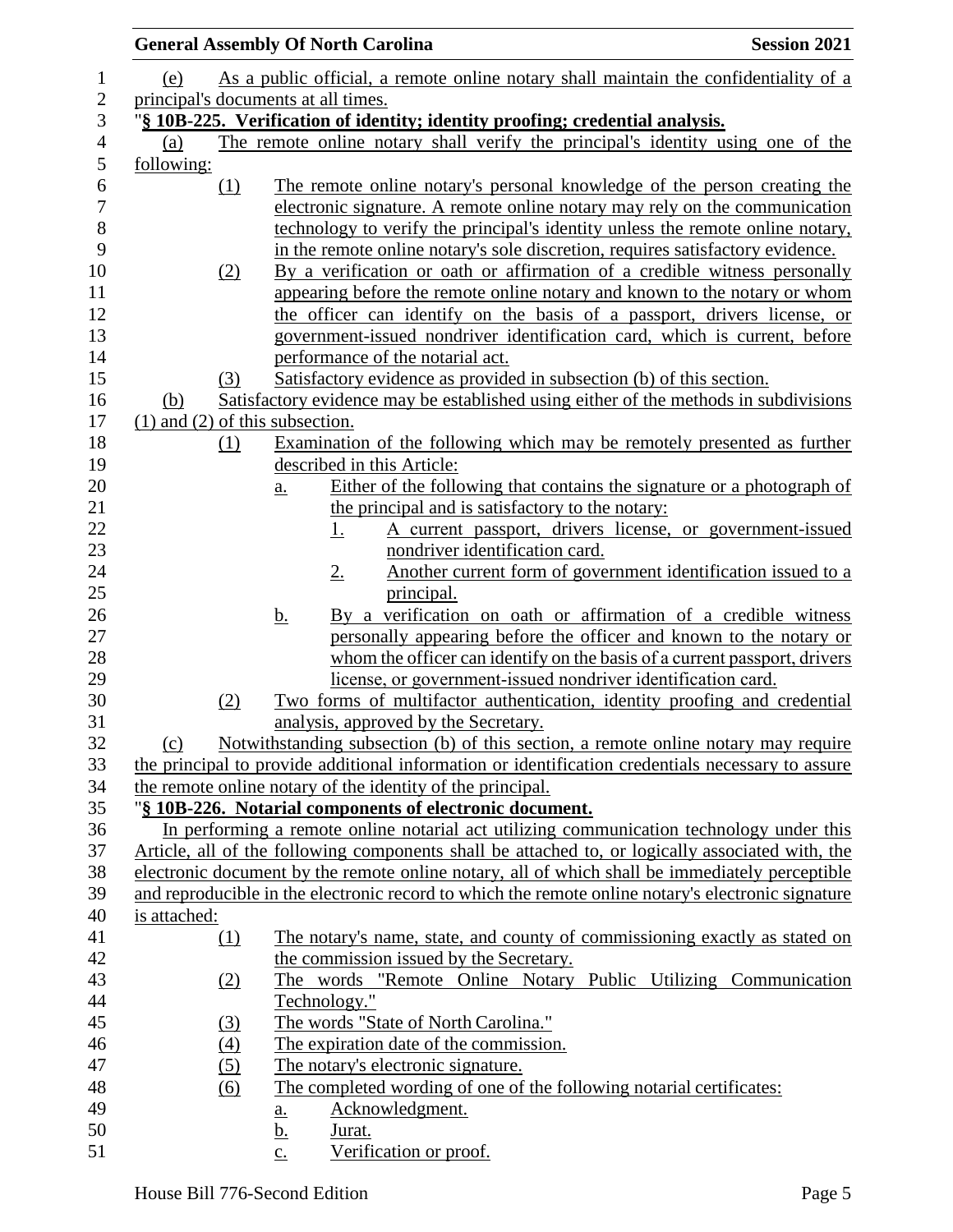|     | <b>General Assembly Of North Carolina</b>                                                         | <b>Session 2021</b> |
|-----|---------------------------------------------------------------------------------------------------|---------------------|
|     | Oath or affirmation.<br>$\mathbf{d}$ .                                                            |                     |
|     | "§ 10B-227. Electronic notarization and remote online notarization.                               |                     |
|     | When using an electronic notarization as well as conducting a remote online notarization, the     |                     |
|     | remote online notary shall comply with the requirements of Articles 1 and 2 of this Chapter. Each |                     |
|     | remote online notarization shall include a communication technology recording. There shall be     |                     |
|     | no requirement that the communication technology recording further include any transactions       |                     |
|     | other than the remote online notarial act unless the Secretary specifies a requirement to also    |                     |
|     | record interactions of those particular transactions.                                             |                     |
|     | "§ 10B-228. Reserved for future codification purposes.                                            |                     |
|     | "§ 10B-229. Reserved for future codification purposes.                                            |                     |
|     | "Part 4. Remote Online Electronic Journal; Recordings; Security.                                  |                     |
|     | "§ 10B-230. Electronic journal of remote online notarial acts.                                    |                     |
| (a) | A remote online notary who performs a remote online notarization shall enter                      |                     |
|     | information about the remote online notarization in an electronic journal. The electronic journal |                     |
|     | shall be the exclusive property of the remote online notary. The remote online notary shall not   |                     |
|     | allow another person to make entries in the electronic journal.                                   |                     |
| (b) | At a minimum and for each remote online notarization, the remote online notary shall              |                     |
|     | include the following information in the electronic journal:                                      |                     |
| (1) | The time of day when the remote online notary observed the signing of the                         |                     |
|     | document by each principal and was presented with the principal's satisfactory                    |                     |
|     | evidence of identification.                                                                       |                     |
| (2) | The date of the completion of the remote online notarial certificate.                             |                     |
| (3) | The last and first name of each principal.                                                        |                     |
| (4) | The type of notarial act performed.                                                               |                     |
| (5) | The type of document notarized or proceeding performed.                                           |                     |
| (6) | The type of satisfactory evidence of identification presented, including, if                      |                     |
|     | applicable, the issuing agency and identification number on the identification                    |                     |
|     | presented.                                                                                        |                     |
| (7) | The type of communication technology used during the remote online                                |                     |
|     | notarization.                                                                                     |                     |
| (8) | Whether any other person was present with the principal at the time of                            |                     |
|     | signature and, if so, the name of that person.                                                    |                     |
| (9) | The fee, if any, charged by the remote online notary.                                             |                     |
| (c) | A third party involved in a transaction that utilizes remote online notarization may              |                     |
|     | require additional information regarding that transaction be included in the electronic journal   |                     |
|     | kept by the remote online notary.                                                                 |                     |
| (d) | A remote online notary; guardian, conservator, or agent of a remote online notary; or             |                     |
|     | a personal representative of a deceased remote online notary shall retain a communication         |                     |
|     | technology recording of the performance of each remote online notarial act for 10 years after the |                     |
|     | performance of the notarial act. A remote online notary; guardian, conservator, or agent of a     |                     |
|     | remote online notary; or a personal representative of a deceased remote online notary may, by     |                     |
|     | written contract, engage a third party, including the communication technology provider, to act   |                     |
|     | as a depository to provide the storage required by this section. The contract shall:              |                     |
| (1) | Enable the remote online notary; guardian, conservator, or agent of a remote                      |                     |
|     | online notary; or a personal representative of a deceased remote online notary                    |                     |
|     | to comply with the retention requirements of this section even if the contract                    |                     |
|     | is terminated; or                                                                                 |                     |
| (2) | Provide that the information will be transferred to the remote online notary;                     |                     |
|     | guardian, conservator, or agent of a remote online notary; or a personal                          |                     |
|     | representative of a deceased remote online notary if the contract is terminated.                  |                     |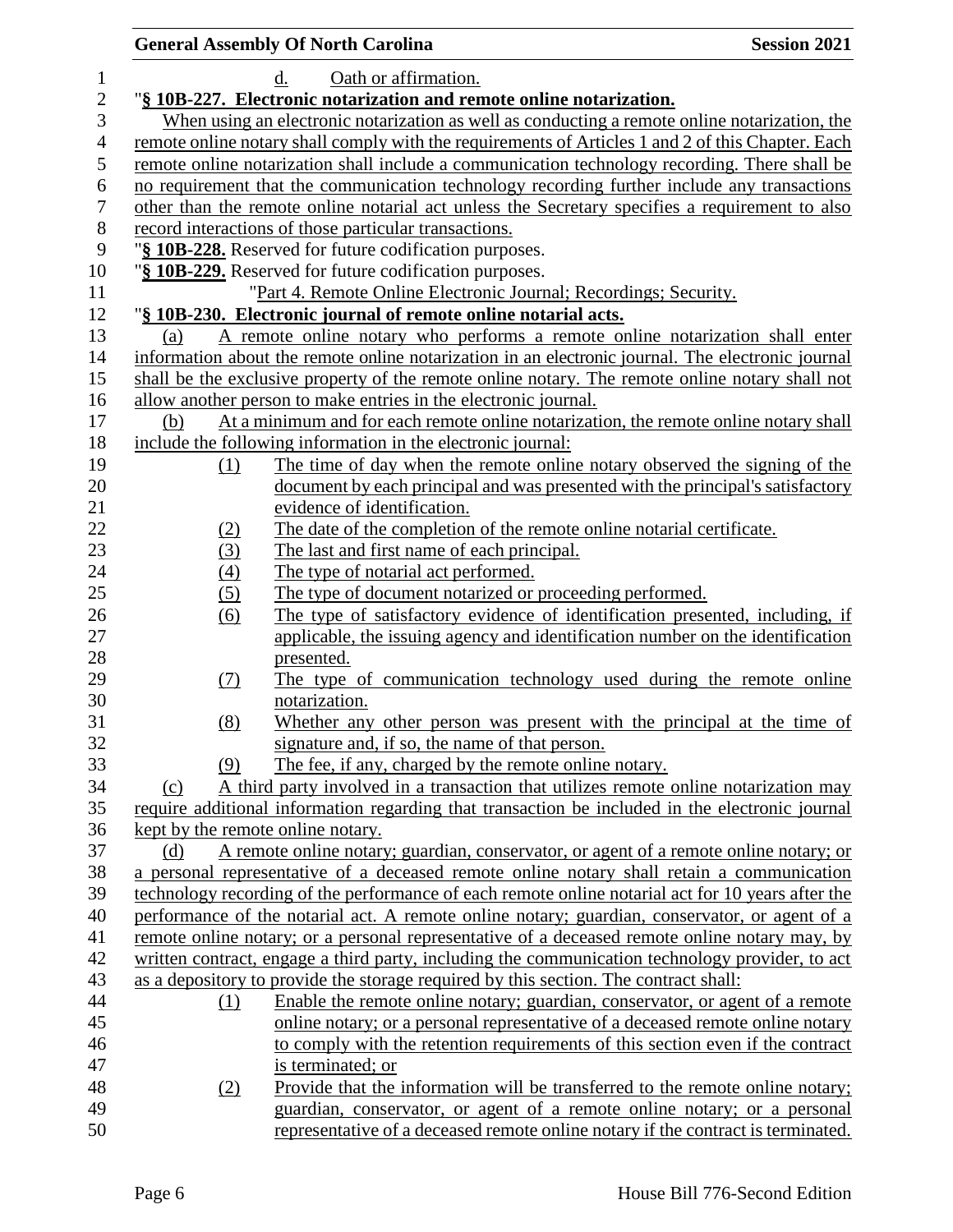|            |     | <b>General Assembly Of North Carolina</b>                                                         | <b>Session 2021</b> |
|------------|-----|---------------------------------------------------------------------------------------------------|---------------------|
| (e)        |     | On resignation from, or the revocation or suspension of, a remote online notary's                 |                     |
|            |     | commission, the remote online notary shall retain the electronic journal in accordance with the   |                     |
|            |     | requirements of this section and G.S. 10B-231.                                                    |                     |
| <u>(f)</u> |     | A remote online notary may designate a steward to do any of the following:                        |                     |
|            | (1) | Maintain the electronic journal and any backup copies thereof.                                    |                     |
|            | (2) | Retain a communication technology recording of the notarial act performed                         |                     |
|            |     | and any backup copies thereof.                                                                    |                     |
|            | (3) | Provide a method by which a remote online notary can do any of the                                |                     |
|            |     | following:                                                                                        |                     |
|            |     | Access the electronic journal.<br>a.                                                              |                     |
|            |     | Access the communication technology recording.<br><u>b.</u>                                       |                     |
|            |     | Export the electronic journal.<br>$\overline{c}$ .                                                |                     |
|            |     | d.<br>Export the communication technology recording.                                              |                     |
| (g)        |     | A remote online notary shall designate a steward, who must be a third-party vendor                |                     |
|            |     | approved by the Secretary, to receive and maintain the remote online notary's electronic journal  |                     |
|            |     | and all other notarial records under this Article for the time period and in a manner as required |                     |
|            |     | by law or by rule adopted by the Secretary as follows:                                            |                     |
|            | (1) | Upon resignation, revocation, or expiration of a notary commission, the                           |                     |
|            |     | remote online notary shall deliver to the steward all notarial records required                   |                     |
|            |     | by statute or rule to the steward.                                                                |                     |
|            | (2) | Upon the death or adjudication of incompetency of a current or former remote                      |                     |
|            |     | online notary, the remote online notary's personal representative or guardian                     |                     |
|            |     | or any other person knowingly in possession of the electronic journal and                         |                     |
|            |     | other notarial records shall transmit the same to the steward.                                    |                     |
|            |     | "§ 10B-231. Security measures by notary; surrender of journal; etc.                               |                     |
| <u>(a)</u> |     | A remote online notary shall comply with all of the following security requirements:              |                     |
|            | (1) | All records of journal entries and communication technology recordings shall                      |                     |
|            |     | be securely stored in a repository under the control of the remote online notary                  |                     |
|            |     | or with a steward duly appointed under the terms of this Article. The steward                     |                     |
|            |     | may be a third-party vendor approved by the Secretary for handling, securely                      |                     |
|            |     | storing, or handling and securely storing the records of remote online                            |                     |
|            |     | notarizations with data protection safeguards consistent with generally                           |                     |
|            |     | accepted information security standards.                                                          |                     |
|            | (2) | Take reasonable steps to ensure that the communication technology                                 |                     |
|            |     | recordings are secure from interception from an unauthorized third party                          |                     |
|            |     | during transmission between participants involved in a notarial act. The                          |                     |
|            |     | communication technology used by the remote online notary shall employ                            |                     |
|            |     | data protection safeguards consistent with generally accepted information                         |                     |
|            |     | security standards.                                                                               |                     |
|            | (3) | <u>Retain the electronic journal and a backup copy of the electronic journal in a</u>             |                     |
|            |     | secure location for 10 years after the last notarization chronicled in the                        |                     |
|            |     | electronic journal. The same requirement applies if the remote online notary                      |                     |
|            |     | also maintained a tangible journal of remote online notarial acts. The notary                     |                     |
|            |     | may maintain an electronic journal in an electronic form in a permanent,                          |                     |
|            |     | tamper-evident electronic format.                                                                 |                     |
| (b)        |     | A remote online notary may surrender the electronic journal to the remote online                  |                     |
|            |     | notary's employer upon termination of employment, but the remote online notary shall also keep    |                     |
|            |     | and maintain an accurate backup copy of the journal for 10 years.                                 |                     |
| (c)        |     | Except as provided in subsection (b) of this section, the notary shall not surrender or           |                     |
|            |     | destroy the electronic journal or the communication technology recordings of notarial acts except |                     |
|            |     | as required by a court order or as allowed under rules adopted by the Secretary.                  |                     |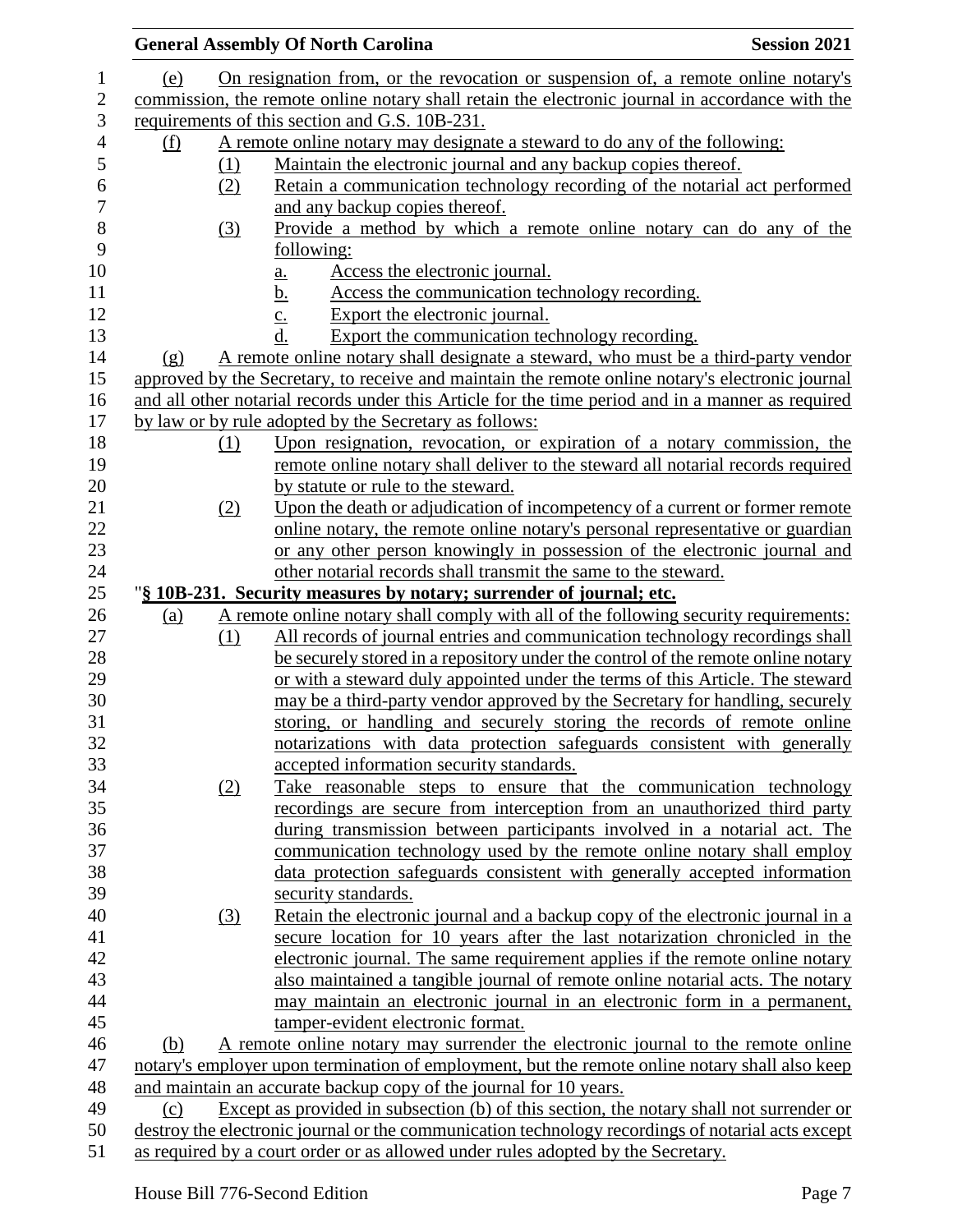|                                | <b>General Assembly Of North Carolina</b>                                                           | <b>Session 2021</b>            |
|--------------------------------|-----------------------------------------------------------------------------------------------------|--------------------------------|
| (d)                            | Within 10 days of discovering any permanent loss of data, unauthorized use, loss of                 |                                |
|                                | use, or compromise of security of the electronic journal or the communication technology            |                                |
|                                | recordings of notarial acts, the remote online notary shall do all of the following:                |                                |
| (1)                            | Inform the appropriate law enforcement agency in the case of theft, tampering,                      |                                |
|                                | or vandalism.                                                                                       |                                |
| (2)                            | Notify the appropriate register of deeds and the Secretary in writing and signed                    |                                |
|                                | in the official name in which the remote online notary was commissioned. The                        |                                |
|                                | notice shall indicate whether there was any permanent loss of data,                                 |                                |
|                                | unauthorized use, loss of use, or compromise of security of the electronic                          |                                |
|                                | journal or the communication technology recordings of notarial acts.                                |                                |
| (e)                            | The failure of a remote online notary to produce within 30 days of the Department's                 |                                |
|                                | request any record required by a rule adopted under this Article shall result in the suspension of  |                                |
|                                | the remote online notary's power to act as a notary under the provisions of this Chapter until the  |                                |
|                                | Secretary reinstates the notary's commission.                                                       |                                |
|                                | "§ 10B-232. Security measures by Secretary.                                                         |                                |
| (a)                            | The Secretary may establish guidelines for the secure storage of the electronic journal             |                                |
|                                | and communication technology recording associated with the notarial acts that utilizes standard     |                                |
| encryption                     | such<br>as<br>Advanced<br>Encryption<br>technologies                                                | Standard<br>(AES)<br><b>or</b> |
|                                | Rivest-Shamir-Adleman (RSA) encryption.                                                             |                                |
| (b)                            | The Secretary may establish, supplement, or amend third-party service guidelines for                |                                |
|                                | standards and processes for identity proofing and credential analysis services so that third-party  |                                |
|                                | vendors interacting with remote online notaries satisfy the security qualifications of establishing |                                |
| the identity of the principal. |                                                                                                     |                                |
| (c)                            | The Secretary may establish standards and processes for the communication                           |                                |
|                                | technology to allow real-time communications such that the participants can see and hear notarial   |                                |
|                                | acts. The standards and processes shall ensure that the real-time communications are secure from    |                                |
|                                | unauthorized interception, access, or viewing. The Secretary may require that the communication     |                                |
|                                | technology used to perform online notarial acts is capable of all of the following:                 |                                |
| (1)                            | Provides for continuous, synchronous audiovisual feeds.                                             |                                |
| (2)                            | Provides sufficient video resolution and audio clarity to enable the notary and                     |                                |
|                                | the principal to see and speak with each other simultaneously through live,                         |                                |
|                                | real-time transmission.                                                                             |                                |
| (3)                            | Provides sufficient captured image resolution for credential analysis to be                         |                                |
|                                | performed.                                                                                          |                                |
| $\underline{(4)}$              | Includes a means of authentication that reasonably ensures only authorized                          |                                |
|                                | parties have access to the communication technology and communication                               |                                |
|                                | technology recordings.                                                                              |                                |
| (5)                            | Provides some manner of ensuring that the electronic record presented for                           |                                |
|                                | online notarization is the same record electronically signed by the principal.                      |                                |
| (6)                            | Securely creating and storing or transmitting securely to be stored a                               |                                |
|                                | communication technology recording of the communication technology                                  |                                |
|                                | recording, keeping confidential the questions asked as part of any identity                         |                                |
|                                | proofing and the means and methods used to generate the credential analysis.                        |                                |
| (d)                            | The Secretary may establish standards for tamper-evident technologies such that any                 |                                |
|                                | subsequent change or modification to the record is self-evident.                                    |                                |
| (e)                            | A remote online notary shall use a communication technology provided by a                           |                                |
|                                | third-party vendor that has presented evidence to the Secretary that the communication              |                                |
|                                | technology complies with the applicable industry standards for the industry in which it is to be    |                                |
|                                | utilized. At a minimum, the communication technology should provide reasonable security             |                                |
|                                | measures to prevent unauthorized access to:                                                         |                                |
| (1)                            | The live transmission of the remote online notarial act.                                            |                                |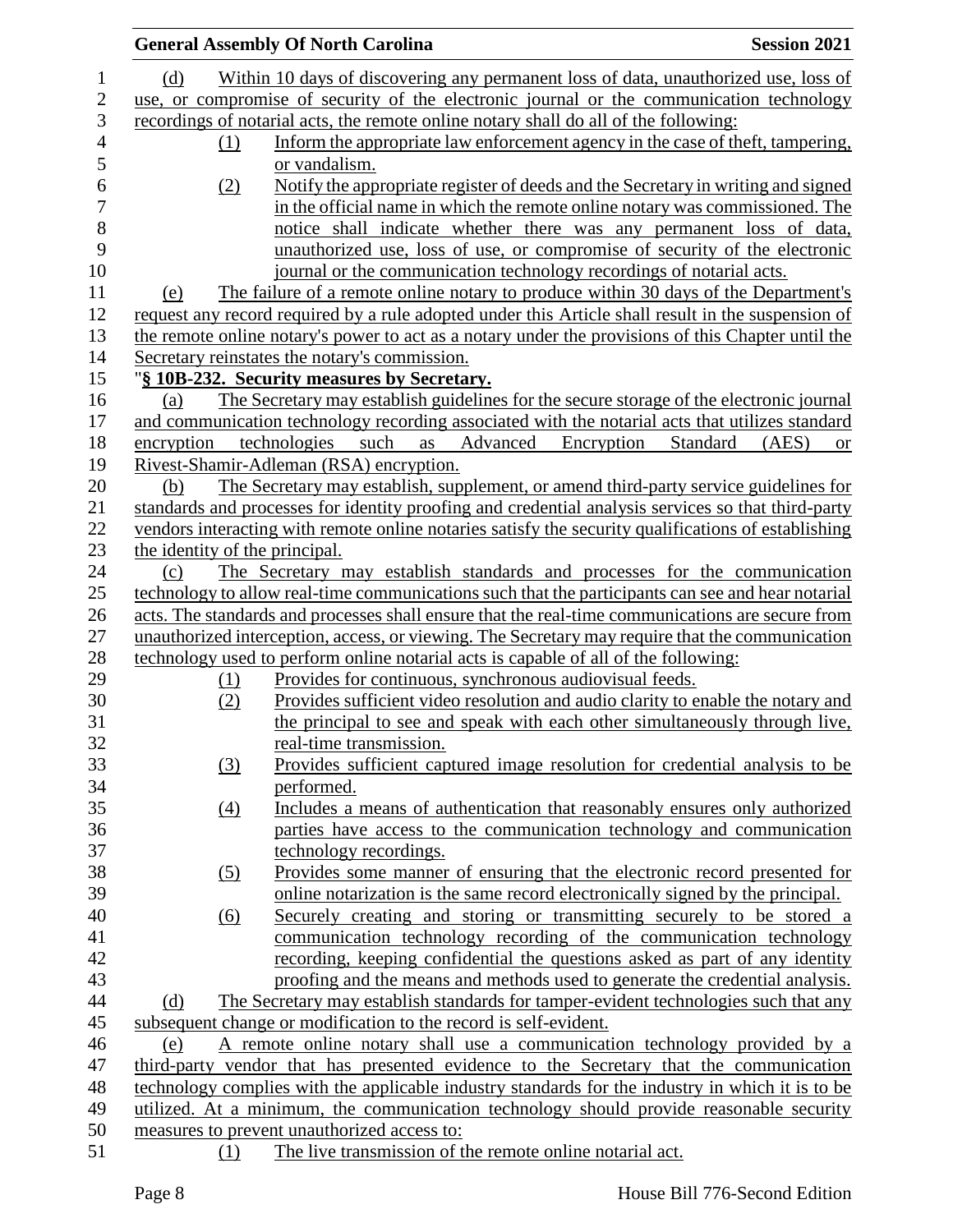|                  |                           | <b>General Assembly Of North Carolina</b>                                                         | <b>Session 2021</b> |
|------------------|---------------------------|---------------------------------------------------------------------------------------------------|---------------------|
| $\mathbf{1}$     | (2)                       | Any communication technology recording of the remote online notarial act.                         |                     |
| $\mathbf{2}$     | (3)                       | The verification methods and credentials used to verify the identity of the                       |                     |
| 3                |                           | principal.                                                                                        |                     |
| $\overline{4}$   | (4)                       | The electronic documents presented for remote online notarization.                                |                     |
| $\mathfrak s$    | (f)                       | The Secretary may adopt other rules necessary to ensure the integrity, security, and              |                     |
| 6                |                           | authenticity of remote online notarizations. In adopting other rules, the Secretary may impose    |                     |
| $\boldsymbol{7}$ |                           | other education requirements on remote online notaries, prescribe the manner of performing        |                     |
| $8\,$            |                           | remote online notarial acts, and include provisions relating to the integrity and security of the |                     |
| 9                |                           | information. In adopting, amending, or repealing a rule governing the performance of a notarial   |                     |
| 10               |                           | act with respect to a remotely located principal, the Secretary may consider:                     |                     |
| 11               | (1)                       | The most recent standards promulgated by national standard-setting                                |                     |
| 12               |                           | organizations and the National Association of Secretaries of State.                               |                     |
| 13               | (2)                       | Standards, practices, and customs of other jurisdictions that have laws                           |                     |
| 14               |                           | substantially similar to this Article.                                                            |                     |
| 15               | (3)                       | The view of government officials and entities and other interested persons.                       |                     |
| 16               | (4)                       | The feedback of the advisory committee which may be created under this                            |                     |
| 17               |                           | Article.                                                                                          |                     |
| 18               | (5)                       | What is in the best interest of the State as consistent with G.S. 10B-2. This                     |                     |
| 19               |                           | may be accomplished when and if the Secretary chooses to create an advisory                       |                     |
| 20               |                           | committee consisting of stakeholders from different sectors that may be                           |                     |
| 21               |                           | technology providers, insurance agents, lenders, and other industries that are                    |                     |
| 22               |                           | considered consumers of notarial services. All members of the advisory                            |                     |
| 23               |                           | committee must be residents of this State. Members shall be appointed by the                      |                     |
| 24               |                           | Secretary for a duration of time to be determined by the Secretary and may be                     |                     |
| 25               |                           | removed from the advisory committee at the discretion of the Secretary. The                       |                     |
| 26               |                           | advisory committee shall serve as advisors for the Secretary for purposes of                      |                     |
| 27               |                           | ensuring that the requirements of G.S. 10B-2 are being satisfied. The advisory                    |                     |
| 28               |                           | committee shall have no executive or rulemaking authority.                                        |                     |
| 29               | (g)                       | If the Secretary has established standards regarding technology to perform notarial               |                     |
| 30               |                           | acts with respect to electronic documents or to perform remote online notarizations, the          |                     |
| 31               |                           | technology chosen by the remote online notary shall conform to those standards. If the Secretary  |                     |
| 32<br>33         |                           | has established standards under this Article for approval of communication technology or identity |                     |
| 34               | conform to the standards. | proofing, the communication technology and identity proofing selected by the notary must          |                     |
| 35               | (h)                       | In addition to adopting rules under this Article, the Secretary may adopt rules                   |                     |
| 36               |                           | regarding performance of a notarial act. The rules may:                                           |                     |
| 37               | (1)                       | Prescribe the means of performing a notarial act involving a remotely located                     |                     |
| 38               |                           | principal using communication technology.                                                         |                     |
| 39               | (2)                       | Establish standards for communication technology, identity proofing, and                          |                     |
| 40               |                           | credential analysis.                                                                              |                     |
| 41               | (3)                       | Establish requirements or procedures to approve providers of communication                        |                     |
| 42               |                           | technology and the process of identity proofing and credential analysis.                          |                     |
| 43               | $\left(4\right)$          | Establish standards and a period for the retention of a communication                             |                     |
| 44               |                           | technology recording created under this Article for notarial acts for a period                    |                     |
| 45               |                           | of no more than 10 years.                                                                         |                     |
| 46               |                           | "§ 10B-233. Reserved for future codification purposes.                                            |                     |
| 47               |                           | "§ 10B-234. Reserved for future codification purposes.                                            |                     |
| 48               |                           | "§ 10B-235. Reserved for future codification purposes.                                            |                     |
| 49               |                           | "§ 10B-236. Reserved for future codification purposes.                                            |                     |
| 50               |                           | "§ 10B-237. Reserved for future codification purposes.                                            |                     |
| 51               |                           | "§ 10B-238. Reserved for future codification purposes.                                            |                     |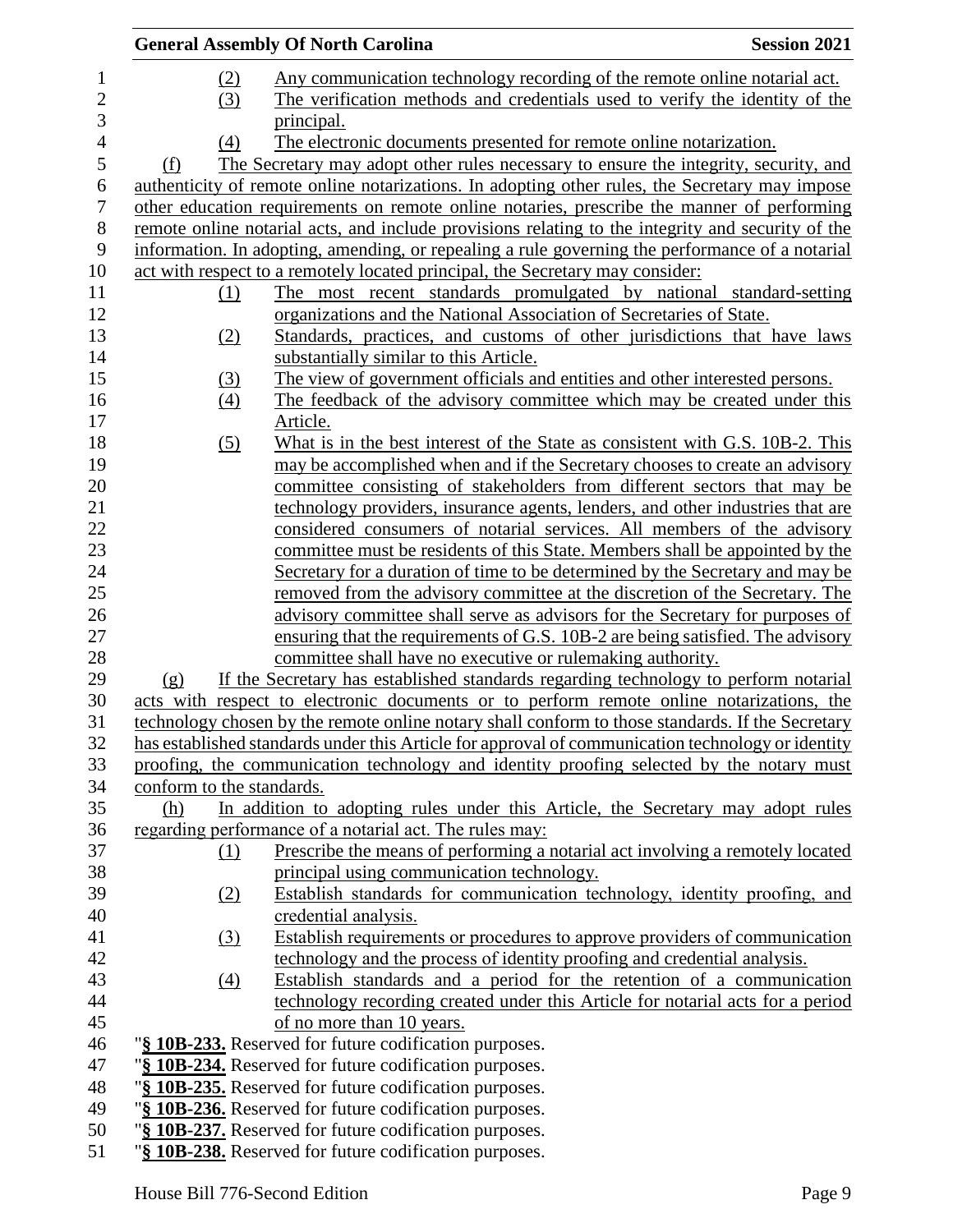|                  |                          | <b>General Assembly Of North Carolina</b>                                                                                                                                               | <b>Session 2021</b> |
|------------------|--------------------------|-----------------------------------------------------------------------------------------------------------------------------------------------------------------------------------------|---------------------|
| $\mathbf{1}$     |                          | "§ 10B-239. Reserved for future codification purposes.                                                                                                                                  |                     |
| $\mathbf{2}$     |                          | "Part 5. Papering Out.                                                                                                                                                                  |                     |
| 3                |                          | "§ 10B-240. Papering out of electronic records in tangible form.                                                                                                                        |                     |
| $\overline{4}$   | (a)                      | A paper or tangible copy of an electronic document that an attorney licensed under                                                                                                      |                     |
| 5                |                          | the laws of this State has certified to be a true and correct copy under subsection (b) of this section                                                                                 |                     |
| $\boldsymbol{6}$ |                          | satisfies any requirement of law that, as a condition for recording, filing, or submission, the                                                                                         |                     |
| $\tau$           |                          | document must comply with all of the following requirements:                                                                                                                            |                     |
| $\,8\,$          | (1)                      | Is an original or in writing.                                                                                                                                                           |                     |
| 9<br>10          | (2)                      | Is signed or contains an original signature, if the document contains an<br>electronic signature of the person required to sign the document.                                           |                     |
| 11               | (3)                      | Is notarized, acknowledged, verified, witnessed, or made under oath, if the                                                                                                             |                     |
| 12               |                          | document contains an electronic signature of the person authorized to perform                                                                                                           |                     |
| 13               |                          | that act, and all other information required to be included.                                                                                                                            |                     |
| 14               | (b)                      | An attorney licensed under the laws of this State may certify that a paper or tangible                                                                                                  |                     |
| 15               |                          | copy of an electronic document is a true and correct copy of the electronic document provided                                                                                           |                     |
| 16               |                          | that the attorney has reasonably confirmed that the electronic document is in a tamper-evident                                                                                          |                     |
| 17               | format and the attorney: |                                                                                                                                                                                         |                     |
| 18               | (1)                      | Detected no changes or errors in any electronic signature or other information                                                                                                          |                     |
| 19               |                          | in the electronic document.                                                                                                                                                             |                     |
| 20               | (2)                      | Personally printed or supervised the printing of the electronic document onto                                                                                                           |                     |
| 21               |                          | paper or other tangible medium.                                                                                                                                                         |                     |
| 22               | (3)                      | Has not made any changes or modifications to the electronic document or to                                                                                                              |                     |
| 23               |                          | the paper or tangible copy thereof other than the certification described in this                                                                                                       |                     |
| 24               |                          | subsection.                                                                                                                                                                             |                     |
| 25               | (c)                      | A State or local official charged with recording, filing, or submitting documents who                                                                                                   |                     |
| 26               |                          | does not have an electronic recording system, if the electronic recording system is not operational                                                                                     |                     |
| 27               |                          | at any time, or if the electronic recording system does not accept the type of document being                                                                                           |                     |
| 28               |                          | submitted, shall record a paper or tangible copy of a document that is otherwise entitled to be                                                                                         |                     |
| 29               |                          | recorded under the laws of this State, provided that the paper or tangible copy has been                                                                                                |                     |
| 30               |                          | certified by an attorney who prepared the electronic document or has access to the original                                                                                             |                     |
| 31               |                          | electronic document to be a true and correct copy of an electronic document under subsection (b)                                                                                        |                     |
| 32               |                          | of this section as evidenced by a certification. The certification shall comply with all of the                                                                                         |                     |
| 33               | following requirements:  |                                                                                                                                                                                         |                     |
| 34               | (1)                      | Is signed and dated by the attorney.                                                                                                                                                    |                     |
| 35               | (2)                      | Identifies the jurisdiction in which the certification is performed.                                                                                                                    |                     |
| 36               | (3)                      | Indicates the capacity in which the attorney is issuing the certification.                                                                                                              |                     |
| 37               | (d)                      | The following form of certification is sufficient for the purposes of this section, if                                                                                                  |                     |
| 38               |                          | completed with the information required by subsection (c) of this section:                                                                                                              |                     |
| 39               | State of                 |                                                                                                                                                                                         |                     |
| 40               | County of                |                                                                                                                                                                                         |                     |
| 41               |                          | I certify that the foregoing and annexed document [entitled]                                                                                                                            | <b>I</b> [dated]    |
| 42<br>43         |                          | [[and] containing [_] pages is a true and correct copy of an electronic document<br>printed by me or under my supervision. I further certify that, at the time of printing, no security |                     |
| 44               |                          | features present on the electronic document indicated any changes or errors in an electronic                                                                                            |                     |
| 45               |                          | signature or other information in the electronic document since its creation or execution.                                                                                              |                     |
| 46               |                          |                                                                                                                                                                                         |                     |
| 47               | Signature of Attorney    |                                                                                                                                                                                         |                     |
| 48               |                          | <b>North Carolina State Bar Number</b>                                                                                                                                                  |                     |
| 49               |                          | Notarial Certificate as required by law                                                                                                                                                 |                     |
| 50               | (e)                      | If a certification is completed in the manner required by subsection $(d)$ of this section                                                                                              |                     |
| 51               |                          | and is attached to or made a part of a paper or tangible document, the certification is prima facie                                                                                     |                     |